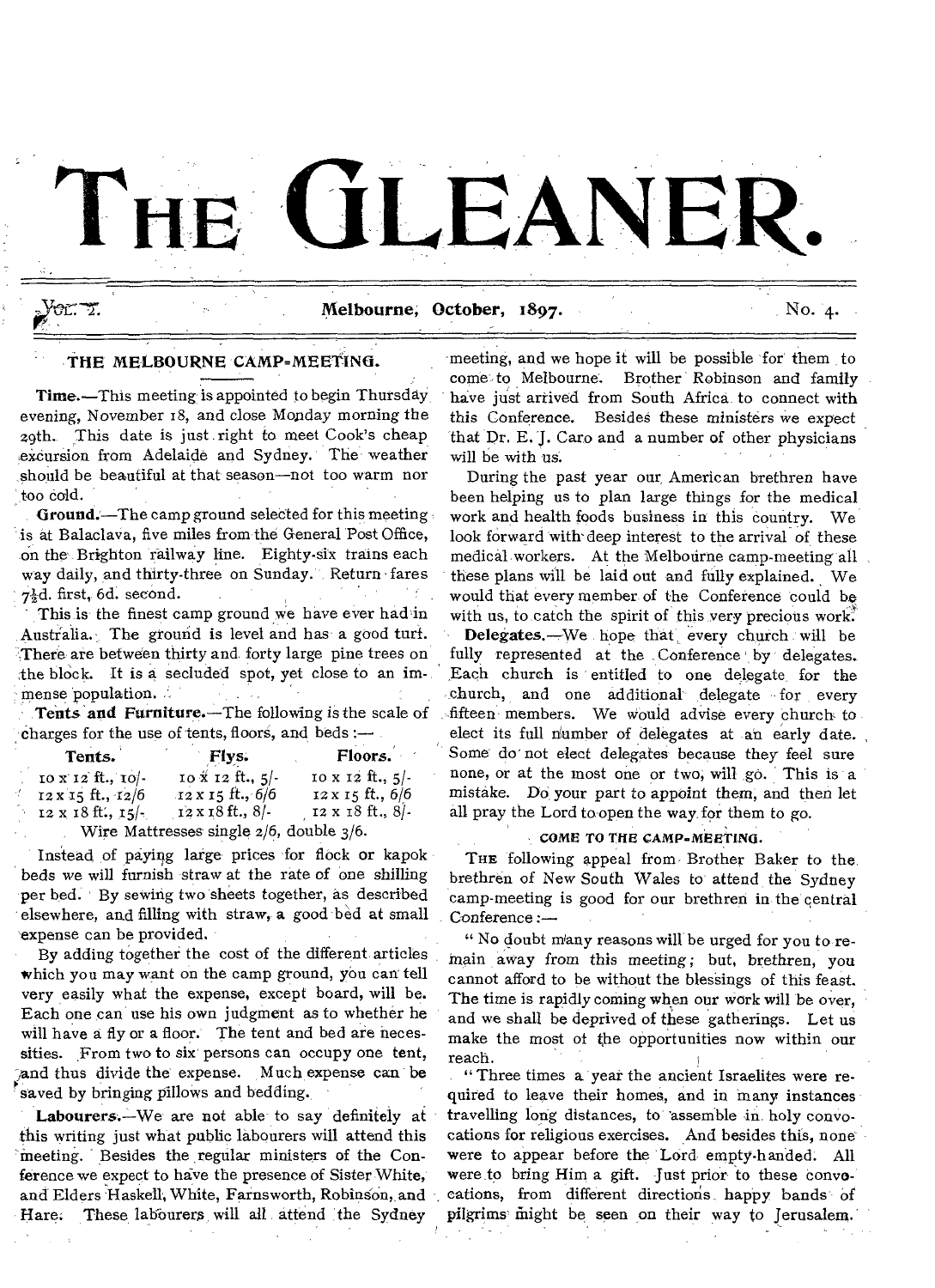The Lord had said, 'I will cast out the nations before thee, and enlarge thy borders; neither shall any man desire thy land, when thou shalt go up to appear before the Lord thy God thrice in the year.' Ex. 34 :24. What a wonderful promise.

What may we learn from this instruction to ancient Israel which the Lord has graciously recorded for us ? We can at once see the great importance which God attached to these annual gatherings, by the miraculous provision which He made for the protection of their property, while they were absent from their homes. Surely our spiritual advancement should be the one great concern of our lives. Do not permit anything, therefore, to keep you away from the coming campmeeting. Come with your heart set on obtaining the blessing of God: Come breathing a prayer that God may bless you and make you a blessing to others."

Brethren, begin now to prepare to come to the feast at Melbourne. A. G. DANIELLS.

# **4 Ater WHAT TO TAKE TO THE CAMP=MEETING.**

THE tendency of many in going to a camp-meeting is to take too little rather than too much. Be sure to take all that you will require to make yourself as com. 'fortable as possible. For the sake of those who have never attended a camp-meeting, we will make a few general suggestions.

**Food.—It** is designed to secure the services of T. W. Skinner, who has had charge of the culinary department at the Avondale School; to do the cookhig for the camp-meeting. We do not hesitate to say that a good supply' of food, of nourishing quality, and at a moderate price, will be provided on the ground. Hot food will be furnished direct from the kitchen, and can be obtained at the time of breakfast and of dinner. The campers will need to take all the dishes, knives, forks, and spoons that they will require.

There will be a grocery from which supplies may be obtained in the way of bread, milk, fruits, and other things usually-sold at' a grocery.

**Clothing.—All** who come should make provision in the way of clothing to protect themselves from extremes of heat and cold. The time selected for the meeting is such that in all probability the weather will be fine; But notwithstanding this, in case of a sudden change, as frequently occurs, all need a supply of warm clothing.

**Bedding.—Arrangements** have been, made to secure the use of woven wire stretchers, both double and single. These will be rented at a figure designed only 'to cover their actual expense to the Conference.

A very good temporary substitute for a flock or kapok bed may be provided by bringing with you' two sheets which have been sewed together at the sides and across one end, and filled on the ground with straw,

which will be provided for the purpose. When filled, the other end can be closed, and a good bed, at small trouble and expense, obtained.

Everyone who comes should bring a good supply of blankets, sheets, and quilts, for these  $\sinh \theta$ obtained on the ground. A good supply of bedding i. always in demand on-a camp, ground.  $\sqrt{Y}$ eu will need equally as much as you require at home.

If it is desired to have the tents partitic ned off into compartments, it will be well to bring of curtain cloth, or extra sheets, which may be used for that purpose. Rugs or strips of carpet could also used to advantage for the floor.

#### OIIR **CAMP=MBETINO.**

• ,

LET all who possibly can attend these meetings. All should feel that God requires this of them. If they do not avail themselves of the privilege which He has provided for them to become strong in Him and in the power of His grace, they will grow weaker and weaker. and have less and less desire to consecrate all to Him. Come, brethren and sisters, to these sacred convocation meetingS, to find Jesus: He. will come up to the feast; He will be present, and will do for you that which you need most to have done. A strong, clear sense of eternal things, and a heart willing to yield all to Christ, are blessings of more value than all the riches, and pleasures; and glories of this world.

These camp-meetings are of importance. They cost something. The servants of God are wearing out their lives to help the people, while many of them appear as if they did not want help. For fear of losing allittle of this world's gain, some let these precious privileges come and go as though they were of but very little importance. Let all who profess to believe the truth respect every privilege that God offers them to obtain clearer views of His truth and His' requirements, and the necessary preparation for His coming. A calm, cheerful, and •obedient trust in God \_ is what He requires.

Come to these meetings prepared to work. Leave your home cares, and come to find Jesus, and He will be found of you, Come with your offerings as' God has blessed you. Show your gratitude to your Creator, the giver of all your benefits, by a freewill offering. Let none who are able to give, come empty-handed. " Bring ye all the tithes into the store-house, and prove Menow herewith; saith the Lord of hosts."

The object of a camp-meeting is to lead all to separate from business cares and burdens, and devote a few days exclusively to seeking the Lord. We Should occupy the time in self-examination, close searching of heart, penitential confession of sins, and renewing our vows to the Most High. Mrs. E. G. WHITE.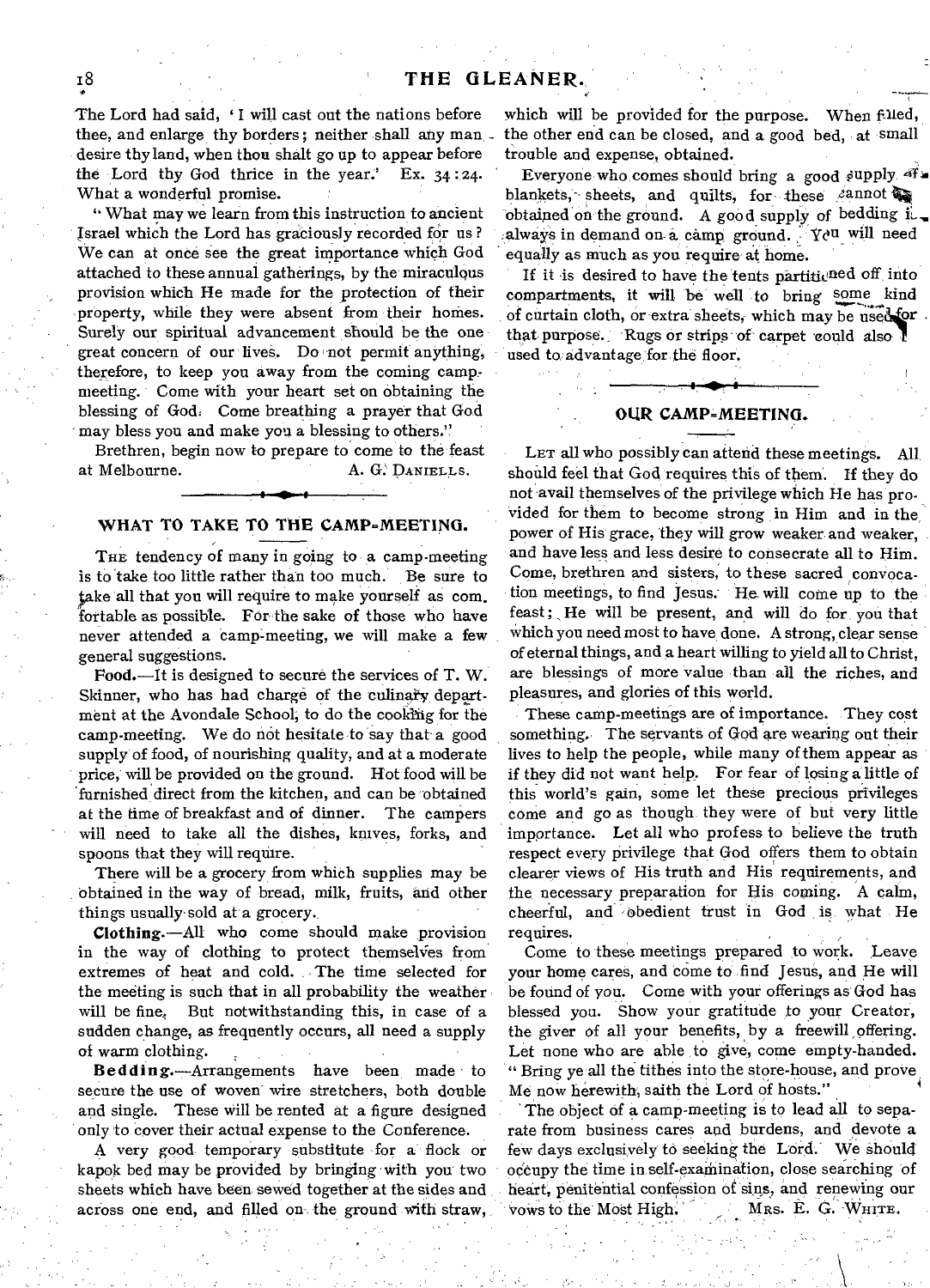# MONTHLY SUMMARY AUSTRALIAN CANVASSING WORK-September, 1897.

| AGENT AND TERRITORY.                                                                                                                  |                                                              | DAYS. HOURS.          | Can.                                                            | Ord.                          | м.                                     | L.                                       | C. G.                  | C. M.                                                      | C. P.                    | <b>HELPS</b><br>$\sim$                      | <b>TOTAL</b><br>Value.                                             |
|---------------------------------------------------------------------------------------------------------------------------------------|--------------------------------------------------------------|-----------------------|-----------------------------------------------------------------|-------------------------------|----------------------------------------|------------------------------------------|------------------------|------------------------------------------------------------|--------------------------|---------------------------------------------|--------------------------------------------------------------------|
| $\sim$ 1<br>ATRIARCHS AND PROPHETS-                                                                                                   | रत,                                                          | 96                    |                                                                 |                               |                                        |                                          |                        |                                                            |                          |                                             |                                                                    |
| Heathcote, Vic.<br>$\blacksquare$ Downs, Mr. J. B.<br>VEREADINGS.-                                                                    | 14<br>$\ddot{\phantom{a}}$                                   |                       | 111                                                             | 34                            | 3                                      | 6                                        | 24                     | ı                                                          | --                       | £2 5 11                                     | £25 5 11                                                           |
| hom, Mr. W. N.  Korumburra Vic<br>Recite, Mr. P.  Ipswich, Q.                                                                         | $\frac{13}{9}$<br><br>$\ddotsc$                              | 91<br>63              | 85                                                              | 50<br>18                      | 9<br>2                                 | 12<br>—                                  | 20<br>6                | 9<br>10                                                    | $\mathcal{L}$            | 120<br>19<br>$\mathbf 0$                    | 35 12 0<br>$\overline{12}$ $\overline{4}$ $\overline{0}$           |
| Chakeman, Mr. T. A.  Ipswich, Q.<br><br>Wynyard, Tas.<br>Inap, John<br>$\cdots$<br>                                                   | 13<br>$\cdots$<br>2<br>                                      | 86<br>9               | 113<br>19                                                       | 39<br>$\frac{21}{3}$          | ī<br>2                                 | 6<br>6                                   | 7<br>10.               | $\frac{25}{3}$                                             | $\frac{1}{1}$            | 1 15<br>6<br>0                              | 24 3 0<br>$14$ 15 $-0$                                             |
| Inizes, Mrs. K.<br>Wynyard, Tas.<br>$\ddotsc$<br>Putrs, Mr. J. L.<br>Brisbane, Q.<br>$\sigma_{\rm max}$<br>$\ddotsc$                  | 1<br>$\ddotsc$<br>3<br>                                      | 6<br>17               | 10<br>27                                                        | $39 - 5$                      | $\mathbf{1}$<br>$\bf{2}$               | --<br>-                                  | 2<br>--                | $\overline{\overline{\overline{3}}}$                       | --                       | $\frac{10}{10}$<br>$\Omega$<br>-            | 2150<br>3100                                                       |
| Johnaan, Mr. J.<br>Perth, W.A.<br><br>$\mathbb{R}^{n-1}$ .<br>Other Books<br>                                                         | 12<br><br>-<br>                                              | 96<br>—               | —́<br>—                                                         | $\mathbf{1}$                  | 9<br>ı                                 | $\overline{3}$<br>---                    | 12<br>--               | 11<br>--                                                   | 4                        |                                             | $25\overline{3}$<br>$\mathbf 0$<br>3 15<br>$\overline{\mathbf{0}}$ |
| Johnson, Mrs. F.<br>Perth, W.A.<br>$\mathcal{L}_{\text{max}}$<br>$\cdots$<br>Buhller, Mr. C.<br>Korumburra, Vic<br>REAT CONTROVERSY,- | 9<br><br>9<br>$\ddot{\phantom{a}}$                           | 50<br>63              | -                                                               | 18<br>37                      | 9<br>4                                 | 3<br>$\overline{\phantom{0}}$ 2          | 3<br>20                | $\overline{2}$<br>11                                       | $\mathbf{1}$             | $1 - 4$<br>$\mathbf{0}$<br>13<br>6          | 15110<br>24<br>3<br>-6                                             |
| Northam, W.A.<br>Masters, Mr. F.<br>$\ddotsc$<br>$\blacktriangleright$ Воок,—                                                         |                                                              |                       | -<br>$\mathcal{L}_{\mathcal{L}}$                                | 14                            | 2                                      | 1                                        | 4                      | 7                                                          |                          |                                             | 8150                                                               |
| Blunden, Mr. G. H.  Beeac, Vic.<br><br>Currow, Mr. A.  Longreach, Q.<br>$\ddotsc$                                                     | 12<br><br>12<br>$\ddotsc$                                    | 85<br>144             | 57<br>67                                                        | 25<br>50                      | 3<br>4                                 | 20<br>37                                 | ∸                      | $\boldsymbol{2}$<br>9                                      |                          |                                             | 46<br>$\alpha$<br>0<br>86 12 6                                     |
| Other Books<br>$\ddotsc$<br>Diverall, Mr. J. C.  Tallangatta, Vic.                                                                    | -<br><br>17<br>                                              | 175                   | 140                                                             | 4<br>52                       | 2<br>—                                 | -<br>9                                   | <br>-                  | $\frac{2}{43}$                                             | ÷                        | $3 - 7$<br>0                                | 4 10<br>$\overline{\mathbf{0}}$<br>- č<br>$\frac{1}{4}$<br>78      |
| Longreach, Q<br>Currow, Mr. L.<br>$\ddotsc$<br>Michaels, Mr. C. P.  Brighton, Vic.<br>$\ddotsc$                                       | 10<br>$\cdots$<br>18<br>                                     | 64<br>—               | 31<br>--                                                        | 16                            | 4<br>—                                 | 10<br>10                                 | -                      | $rac{2}{36}$                                               | --                       |                                             | 31 5.<br>$\bf{0}$<br>67 0<br>$\mathbf 0$                           |
| Other Books<br>$\cdots$<br>Coolgardie, W.A<br>Hindson, Mr. J.                                                                         | $\overline{\phantom{0}}$<br>$\ddot{\phantom{a}}$<br>-<br>    | --<br>---             | -<br>-                                                          | $\frac{46}{1}$<br>8           | —                                      | $\overline{\phantom{0}}$<br>$\mathbf{1}$ | $\equiv$<br>-          | 1<br>7                                                     | $\overline{\phantom{0}}$ | 1 10 0                                      | 6<br>17<br>12 17<br>- 6                                            |
| Other Books<br>Reekie, Mr. F. W.  Cleremont & Cottesloe, W.A.<br>Other Books                                                          | ш.                                                           |                       | <b></b><br>$\overline{\phantom{0}}$<br>$\overline{\phantom{0}}$ | 6<br>39                       | $\frac{1}{5}$<br>$\mathbf{1}$          | -<br>$\sqrt{7}$                          | $\mathbf 1$            | -<br>—                                                     | -<br>31                  | 10<br>0                                     | 5.12<br>- 6<br>58 12<br>- 6                                        |
| $\ddot{\phantom{a}}$<br>$\cdots$<br>LADIES' GUIDE.-<br>Gooding, Mrs. C.<br>Adelaide, S.A.                                             | 11                                                           | 75                    | 59                                                              | $\mathbf{1}$<br>16            | —                                      |                                          | $\mathbf 1$            | —                                                          | —                        |                                             | 7<br>6                                                             |
| <br>Other Books<br>Hewitt, Mrs. A. J.<br>Glamorgan Vale, Q.                                                                           | $\ddotsc$<br>--<br><br>3                                     | 19                    | 25                                                              | $\overline{\mathbf{1}}$<br>15 | $\boldsymbol{2}$<br>--<br>$\mathbf{1}$ | 3<br>---<br>7                            | --<br>-                | 11<br>--                                                   | -<br>ı                   | 7<br>$\Omega$                               | 15 17 6<br>1 <sub>7</sub><br>6                                     |
| Perth, $\tilde{W}$ .A.<br>Johnson, Mr. J.<br>$\cdots$<br>Johnson, Mrs. F.  Perth, W.A.                                                | $\overline{\phantom{a}}$<br>2<br>$\ddotsc$<br>$\overline{9}$ | 16<br>50              | -<br>--                                                         | 6<br>17                       | --<br>12                               | ----<br>$\overline{a}$                   | —<br>---               | 7<br>--                                                    | 6                        | 19<br>$\Omega$                              | 15 16<br>$\overline{\mathbf{0}}$<br>5<br>5<br>$\mathbf 0$          |
| Ackary, Miss A.<br>Charters Towers, Q.<br>Rudge, Mrs. I.<br>Zeehan, Tas.<br>$\cdots$                                                  | <br>5<br>$\cdots$<br>14                                      | $\overline{a}$<br>66  | ÷.<br>135                                                       | 11<br>43                      | $\frac{3}{8}$                          | $\overline{2}$<br>4                      | 3<br>---               | $\overline{\phantom{0}}$<br>$\overline{\phantom{a}}$<br>31 | 6                        |                                             | $\frac{6}{6}$<br>$\frac{21}{11}$<br>4<br>9                         |
| $\ddot{\phantom{a}}$<br>MAN THE MASTERPIECE,--                                                                                        |                                                              |                       |                                                                 |                               |                                        |                                          |                        |                                                            |                          |                                             | 42<br>6<br>- 6                                                     |
| Masters, Mr. F.<br>Northam, W.A.<br>$\cdots$<br>Currow, Mr. L.<br>Longreach, Q.<br>$\mathcal{C}_{\mathbf{t},\mathbf{w}}$ .            | 2<br>$\ddotsc$<br>⊸.<br>                                     | --                    | $\overline{\phantom{a}}$<br>-                                   | 15<br>4                       | $\mathbf 2$<br>3                       | 3<br>ı                                   | ÷                      | <b></b><br>$\overline{\phantom{0}}$                        | 10                       |                                             | 14 13 0<br>$5\quad 3\quad 6$                                       |
| Currow, Mr. A.<br>Longreach, Q.<br>                                                                                                   | $\overline{\phantom{a}}$<br>$\ddotsc$                        |                       | --                                                              | 6                             | -                                      | 2                                        |                        | 4                                                          |                          |                                             | 5120                                                               |
| SUNBEAMS,-<br>Stoate, Mr. R. J.<br>Bendigo, Vic.<br>$\ldots$                                                                          | -<br>                                                        |                       | ≟                                                               | $-4$                          | ÷                                      |                                          | 4                      |                                                            |                          | 30                                          | 2130                                                               |
| المعجزات<br>Totals<br>$\dddotsc$<br>$\cdots$                                                                                          | 200<br>m.                                                    | 1271                  | 879.                                                            | 665                           | 94                                     | 151                                      | 124                    | 237                                                        | 59                       | 16 5 11                                     | 728 19 11                                                          |
| NEW SOUTH WALES AGENTS-Aug. & Sept.                                                                                                   |                                                              |                       |                                                                 |                               |                                        |                                          |                        |                                                            |                          | χ×.                                         |                                                                    |
| LADIES' GUIDE,-<br>Gregg, Mrs. M. A.  Cooks Hill, N.S.W.                                                                              | 32<br>$\ddotsc$                                              | $\alpha = 1/2$<br>221 | 356                                                             | -89                           | 1                                      | -16                                      |                        | 72                                                         |                          | £3 11 0                                     | £84 14 6                                                           |
| PATRIARCHS AND PROPHETS,-                                                                                                             | 22<br>$\cdots$                                               | 137                   | 256                                                             | 12                            | ۳                                      | $\mathbf{2}$                             | 5                      |                                                            | --                       | 2130                                        | 9156                                                               |
| Carswell, Mr. W.R.  Liverpool, N.S.W.<br>Carswell, Mrs.  Liverpool, N.S.W.<br>Other Books                                             | 21<br>$\cdots$<br>--<br>$\cdots$                             | 128                   | 146                                                             | 14<br>-2                      | $\boldsymbol{2}$                       | 4<br>∸                                   | 5                      | $\frac{5}{3}$<br>2                                         | --                       | 1 18 D                                      | 11 10 6<br>2150                                                    |
| BIBLE READINGS,-<br>Goulburn, N.S.W.<br>Hoskins, E.A.                                                                                 | 8                                                            | 54                    | $\sim$<br>118                                                   | 5                             | --                                     |                                          |                        | $-1$                                                       | $\mathbf{1}$             |                                             | 3'46                                                               |
| Other Books<br>$\ddot{\phantom{a}}$                                                                                                   | <br>$\overline{a}$<br>                                       |                       |                                                                 | 7                             | 3                                      | $^2_1$                                   | $\boldsymbol{2}$<br>-- | 3                                                          | $\overline{\phantom{a}}$ | 5<br>$^{\circ}$<br>$\overline{\phantom{a}}$ | 7160                                                               |
| Totals<br>$\ddotsc$                                                                                                                   | 83<br>$\ddotsc$                                              | 540                   | 876                                                             | 129                           | 6                                      | 25                                       | 12                     | 85                                                         | $\mathbf{1}$             | $8$ 7 0                                     | 119 16 0                                                           |
| Grand Total<br>$\overline{a}$                                                                                                         | 283<br>                                                      | 1811                  | 1755                                                            | 794                           | 300                                    | 176                                      | 136                    | 322                                                        | 60                       | 24 12 11                                    | 848 15 11                                                          |
|                                                                                                                                       |                                                              |                       |                                                                 |                               |                                        |                                          |                        |                                                            |                          |                                             |                                                                    |

BIBLE ECHO SALES during September, 1897.

| $\alpha = -1$                                                                                                                                                                                                                                                  |                                                                                                                                                                                                    | CHURCHES.                                                                                                                                                 |                                                                                                                |                                                                                                                                               |                                                                                                                                                                              | MEMBERSHIP.                                                                                                                               | ECHOES.                                                                                                                                      | UNORGANISED COMPANIES.                                                                                                                                                                                                                                                                                                                                                                                                                                                                                                                                                                                                                                                                                                                                                                                                                                                                                                                                                                                     | ECHOES                                                                                                                                      |
|----------------------------------------------------------------------------------------------------------------------------------------------------------------------------------------------------------------------------------------------------------------|----------------------------------------------------------------------------------------------------------------------------------------------------------------------------------------------------|-----------------------------------------------------------------------------------------------------------------------------------------------------------|----------------------------------------------------------------------------------------------------------------|-----------------------------------------------------------------------------------------------------------------------------------------------|------------------------------------------------------------------------------------------------------------------------------------------------------------------------------|-------------------------------------------------------------------------------------------------------------------------------------------|----------------------------------------------------------------------------------------------------------------------------------------------|------------------------------------------------------------------------------------------------------------------------------------------------------------------------------------------------------------------------------------------------------------------------------------------------------------------------------------------------------------------------------------------------------------------------------------------------------------------------------------------------------------------------------------------------------------------------------------------------------------------------------------------------------------------------------------------------------------------------------------------------------------------------------------------------------------------------------------------------------------------------------------------------------------------------------------------------------------------------------------------------------------|---------------------------------------------------------------------------------------------------------------------------------------------|
| Adelaide<br>Ashfield<br>Avondale<br>Ballarat<br>Bismarck<br>Brighton<br>Broken Hill<br>Hawthorn<br>Hobart<br>Kellyville<br>Latrobe<br>Melbourne<br>Malvern<br>Parramatta<br>Perth<br>Prahran<br>Prospect<br>Rockhampton<br>Sydney<br>Toowoomba<br>Williamstown | <br>$\cdots$<br>1.111<br><br>$\cdots$<br>$\cdots$<br><br>$\cdots$<br>$\cdots$<br>$\cdots$<br>$\cdots$<br>$\cdots$<br><br>$\cdots$<br>$\cdots$<br>$\cdots$<br>$\cdots$<br>$\ddotsc$<br><br>$\cdots$ | <br><br>1.1<br><br><br><br><br><br><br>$\cdots$<br>$\cdots$<br>$\cdots$<br>$\cdots$<br>$\cdots$<br>$\cdots$<br>$\cdots$<br>$-$ - $-$<br>$\ddotsc$<br><br> | <br><br><br><br>.<br><br><br><br><br><br><br><br><br>$\cdots$<br><br>$\cdots$<br>$\cdots$<br>$\ddotsc$<br><br> | $\cdots$<br><br>$\cdots$<br><br>$\cdots$<br><br><br>$\cdots$<br><br><br>$\cdots$<br><br>$\cdots$<br><br>---<br><br>18.4.4<br><br>$\cdots$<br> | <br>$\cdots$<br><br>$\cdots$<br><br>$\cdots$<br>$\cdots$<br>$\cdots$<br>$\cdots$<br>$\cdots$<br>$\cdots$<br>$\cdots$<br><br><br>$\cdots$<br><br><br><br>$\cdots$<br>$\cdots$ | 149<br>66<br>50<br>42<br>$5\overline{3}$<br>20<br>15<br>47<br>95<br>16<br>10<br>209<br>23<br>70<br>29<br>47<br>12<br>63<br>84<br>28<br>63 | 2,037<br>772<br>224<br>236<br>48<br>72<br>672<br>164<br>552<br>148<br>24<br>782<br>96<br>$-1,924$<br>620<br>644<br>48<br>392<br>1,288<br>208 | Brought forward<br>$\cdots$<br><br><br><br>Bendigo<br>$\cdots$<br><br><br><br>$\cdots$<br>Brisbane<br>$\cdots$<br><br><br><br><br><b>Charters Towers</b><br>$\ddot{\phantom{0}}$<br>$\sim$<br><br>$\ddot{\bullet}$<br>Croydon<br><br><br>$\cdots$<br>$$<br><br>Geelong<br>$\ddotsc$<br>.48<br>$\cdots$<br><br><br><br>Ipswich<br>$\ddotsc$<br><br><br>$\bullet$<br><br><br>Kalgoorlie<br><br><br>$\cdots$<br>$\cdots$<br><br>Kangarilla<br><br>$\cdots$<br><br><br>$\cdots$<br>Kadína<br>$\ddotsc$<br><br>$\cdots$<br><br><br>$\cdots$<br>Launceston<br>$^{\bullet\bullet}$<br>$\mathbf{r}$<br>$\cdots$<br><br><br>Melrose<br>$\ddotsc$<br>$\cdots$<br>$\cdots$<br>$\cdots$<br>$\cdots$<br><br>Townsville<br><br>$\cdots$<br>$1 - 100$<br>$\cdots$<br><br>Traralgon<br><br><br><br><br><br>$\operatorname{Zeehan}$ .<br>$\overline{\phantom{a}}$<br>$\cdot$<br><br><br><br>$\cdots$<br>New Zealand<br>$\mathbf{u}$<br>$\cdots$<br><br>$\cdots$<br><br><br>Miscellaneous<br>and The<br><br>$\cdots$<br><br> | 11,191<br>1,212<br>664<br>864<br>192<br>160<br>$\frac{60}{96}$<br>24<br>$1\overline{2}0$<br>288<br>776<br>$\frac{48}{96}$<br>8,416<br>2,711 |
|                                                                                                                                                                                                                                                                |                                                                                                                                                                                                    |                                                                                                                                                           |                                                                                                                |                                                                                                                                               |                                                                                                                                                                              | Carried forward                                                                                                                           | 240<br>11,191                                                                                                                                | Total                                                                                                                                                                                                                                                                                                                                                                                                                                                                                                                                                                                                                                                                                                                                                                                                                                                                                                                                                                                                      | 25,966                                                                                                                                      |